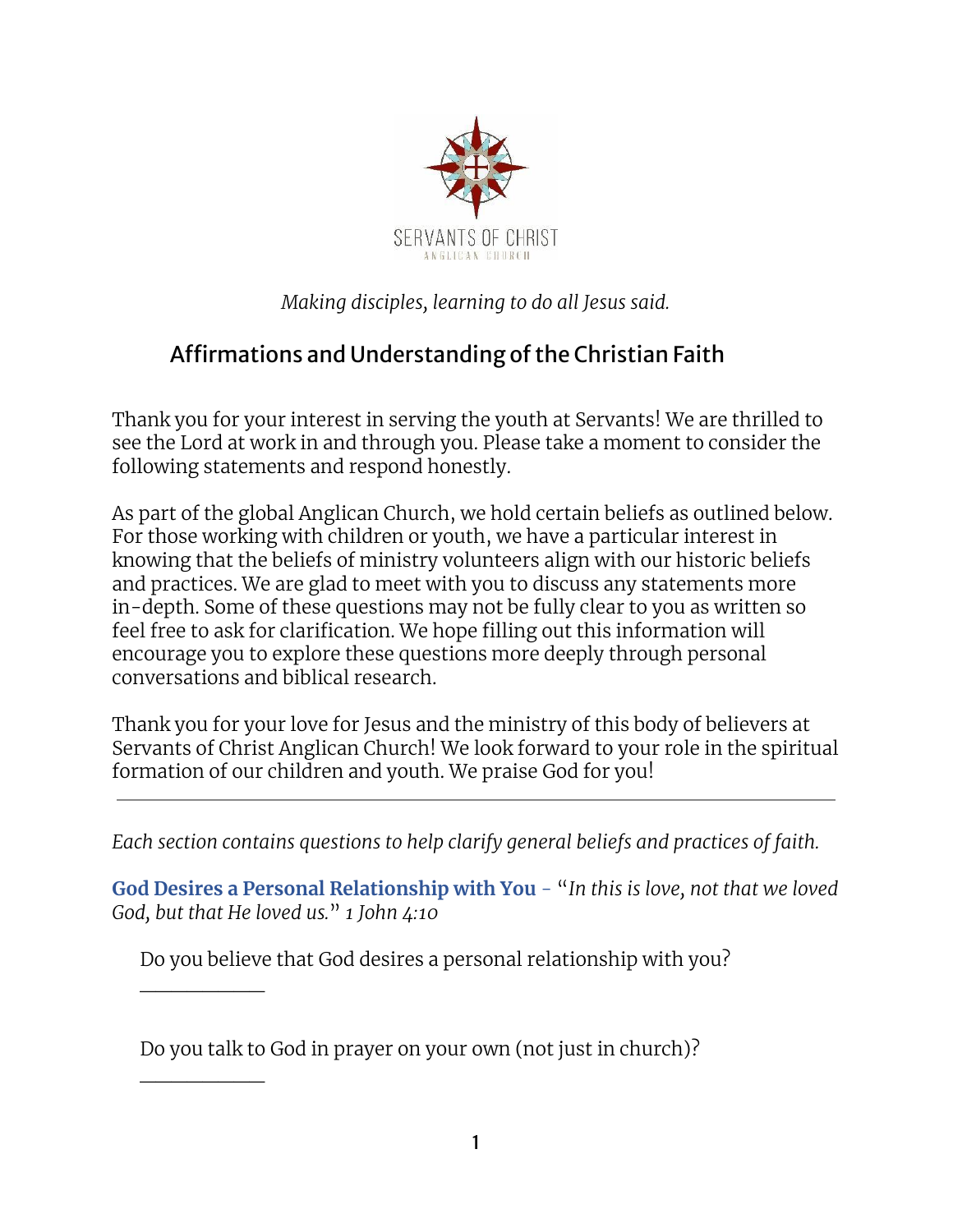Do you believe God can communicate with you through the Bible, other Christians, and the Holy Spirit within you?

**The Bible as God's Word** - *"All Scripture is breathed out by God and profitable for teaching, for reproof, for correction, and for training in righteousness" 2 Timothy 3:16*

Do you believe the whole Bible is God's Word?

Do you believe what the Bible teaches is true and complete?

Do you believe, that when properly understood, the Bible should be believed and followed?

**Faith in Jesus** - *"...if you confess with your mouth that Jesus is Lord and believe in your heart that God raised him from the dead, you will be saved." Romans 10:9*

Do you believe that Jesus is the only way to salvation?

As an adult (or older than 13), have you taken the opportunity through baptism, confirmation, or some other way to publicly profess Jesus as Lord of your life, recognizing that Jesus is the one crucified for you and then raised from the dead? If so, how?

 $\overline{\phantom{a}}$ If yes, how:

 $\overline{\phantom{a}}$ 

 $\overline{\phantom{a}}$ 

 $\overline{\phantom{a}}$ 

 $\overline{\phantom{a}}$ 

 $\overline{\phantom{a}}$ 

 $\overline{\phantom{a}}$ 

**The Brokenness of Sin** - *The Ten Commandments (Exodus 20) helps guide God's people on right and wrong. Jesus includes our thoughts, words, and deeds in his Sermon on the Mount (Matthew 5-7). As Christians we seek to walk in Christ properly, giving no room for sin to take hold of our lives (Romans 13, 1 Cor 6, Gal 5, Matt 6-7).*

Do you understand that selfishness, greed, and materialism, while accepted in our society, is not acceptable for Christians?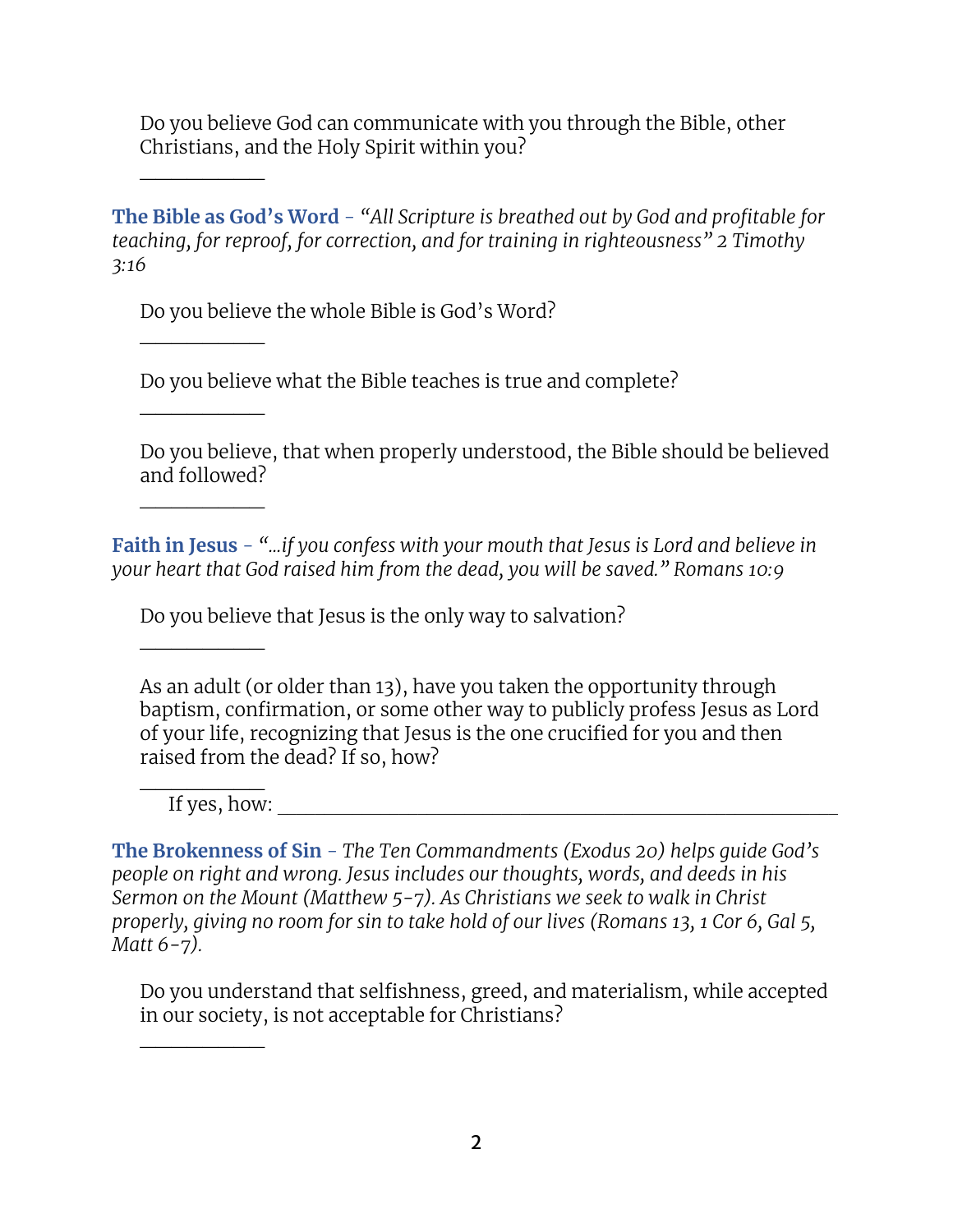Do you understand that holding on to bitterness, unresolved anger, or seeking retaliation is not right before God?

 $\overline{\phantom{a}}$ 

 $\overline{\phantom{a}}$ 

 $\overline{\phantom{a}}$ 

 $\overline{\phantom{a}}$ 

 $\overline{\phantom{a}}$ 

 $\overline{\phantom{a}}$ 

Do you understand that engaging in behaviors such as drunkenness, recreational use of drugs, sexual immorality, pornography, or objectification of others and vulgar speech, are out of bounds for you as a Christian?

Do you understand that sexual relations are reserved for a man and woman within marriage, a clear biblical teaching that is contrary to much of what the culture says? (see Matt  $19:4-5$ )

**Repentance, Forgiveness, and Reconciliation** - *"If we say we have no sin, we deceive ourselves, and the truth is not in us. If we confess our sins, he is faithful and just to forgive us our sins and to cleanse us from all unrighteousness." 1 John 1:8-9*

We all sin against God, even though we are Christians. Will you promise to continually repent and confess your sins to God, and trust that he will forgive you when you do?

Do you understand Christians are called to love their enemies, and to do to others as they would have others do to them? (see Matt 5-6)

"For God was in Christ, reconciling the world to himself, no longer counting people's sins against them. And he gave us this wonderful message of reconciliation." (2 Cor 5:19) Do you commit to the ministry of reconciliation?

Is there more you want to expound upon, clarify, or ask? Anything else we should know? We would love to journey with you in "learning to do all Jesus said." We are not here to be judgmental but more as a guide and mentor.

Understand it is our hope that you will be able to affirm each of these statements by answering "Yes" if these statements truly reflect your beliefs. We

\_\_\_\_\_\_\_\_\_\_\_\_\_\_\_\_\_\_\_\_\_\_\_\_\_\_\_\_\_\_\_\_\_\_\_\_\_\_\_\_\_\_\_\_

\_\_\_\_\_\_\_\_\_\_\_\_\_\_\_\_\_\_\_\_\_\_\_\_\_\_\_\_\_\_\_\_\_\_\_\_\_\_\_\_\_\_\_\_